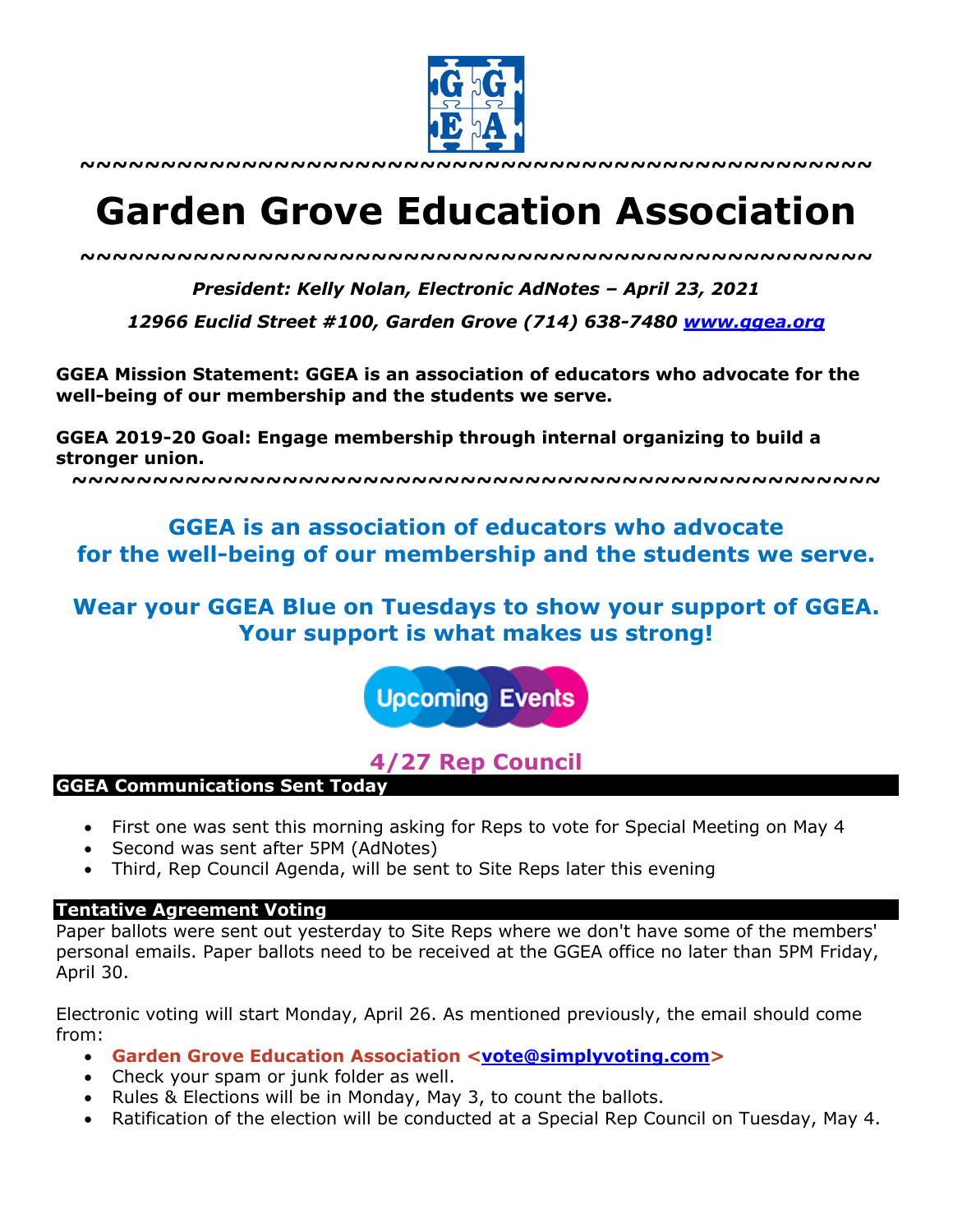### **Retiring This Year?**

A memo was sent out to the list of members that are retiring this year asking them to RSVP as to whether or not they would be participating in the GGEA Retirement Tribute. If you are one of those members have you RSVPd? Susan has extended the deadline as many didn't respond. The Retirement Committee has been working hard to make this a special occasion for your well deserved retirement. Please check your emails and RSVP with a yes or no so the committee can get an accurate attendee count.

#### **Interested In Teaching Intermediate or High School?**

As per the email from the Office of Personnel Services, if you are considering making a change from Elementary to Intermediate or Intermediate to High School and have the necessary units and/or credits, watch for the postings of those positions. If you're not sure if you meet the requirements to make that move, call the Credentials Department at x6410.

#### **CTA Virtual Conferences - April**

Registration is now open for CTA's 2021 **Special Education Conference - Home Edition**! **April 30 - May 2**

CTA is excited to announce their inaugural Special Education Conference – Home Edition! This first ever conference has been created specifically for CTA members working in either general education or special education. This brand-new online event will have sessions and workshops that were designed to meet the changing and demanding needs of our members as they work to support, educate and serve all students regardless of their circumstance or situation.

**University Credit is available** to members attending CTA Statewide Conferences this year. As a benefit to members, **CTA will cover the cost of enrollment with CSU Chico**, normally \$75/unit.

**Note: Pre-approval from the district is required to receive credit.**

#### **Please let the GGEA Office know jennyg@ggea.org if you will be attending this conference prior to registering.**

Registration link: **https://www.cta.org/event/2021-special-education-conference**

## **SB 95 - COVID-19 Supplemental Paid Sick Leave (Labor Code Section 248.2)**

SB 95 - COVID-19 Supplemental Paid Sick Leave (Labor Code Section 248.2) If you weren't aware, on March 29, 2021, California's SB 95 went into effect, which requires employers with more than 25 employees to provide 80 hours of sick leave when an employee is unable to work or telework because:

- Is experiencing symptoms of COVID-19 and is seeking a medical diagnosis
- Is subject to a quarantine or isolation period related to COVID-19 (stay at home order would not count)
- Has been advised by a healthcare provider to self-quarantine due to concerns related to COVID-19
- Is attending an appointment to receive a COVID-19 vaccine
- Is experiencing symptoms related to a COVID-19 vaccine that prevent the employee from working or teleworking
- Is caring for a family member who is subject to a quarantine or isolation period and/or has been advised to self-quarantine; or
- Is caring for a child whose school or place of care is closed or unavailable due to COVID-19 on the premises.

This is retroactive to January 1, 2021.